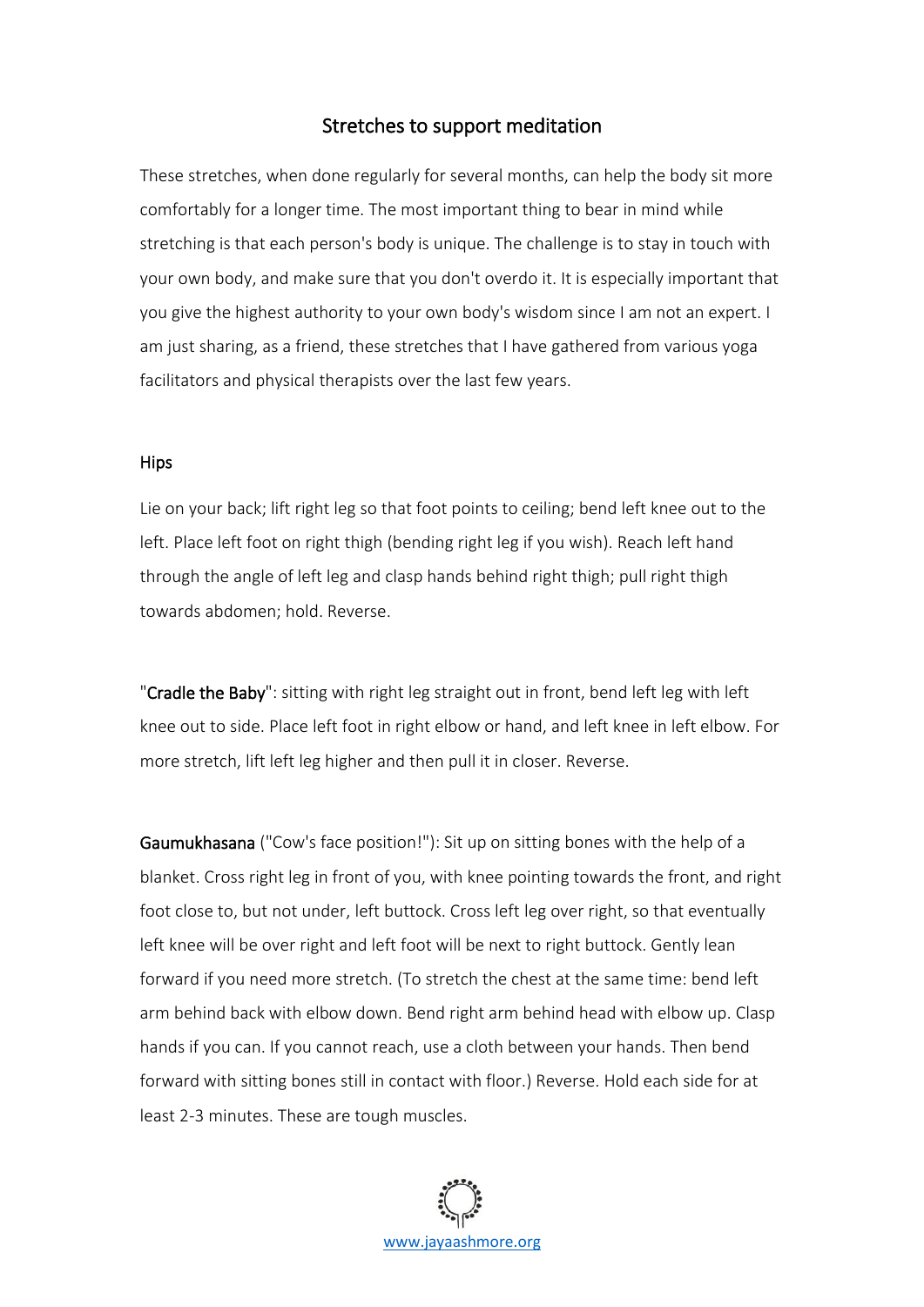"The Box": Sitting on sit-bones, cross right leg in front with knee pointing diagonally to the front/right. Cross left leg on top. Left outer foot is along the outside of right knee. Left knee would drop into right foot's arch if the hip were flexible. Reverse. (Each side 2-5 minutes.)

"Anton's Pigeon": Go into a lunge with right leg straight behind you and top of right foot and toes on the floor, and right knee off the floor. With sole of left foot flat on floor and not far in front of left hip, turn left foot and bent left knee out towards left. Look back over right shoulder then return to face front. Gently lower right knee, left hip, and torso towards floor until you find a good stretch. If you want more stretch, try turning left knee and foot fully 90° to the left. Use pillows or other supports under torso to relax into the stretch longer. Reverse to stretch right hip.

"Pigeon": Similar to Anton's pigeon with right leg extended behind you, and left knee bent out to left, but now with left knee, lower leg, outer ankle and foot lying along ground perpendicular to torso and straight right leg. Keep center of gravity over straight leg. Again, supporting torso with pillows may help relax into the stretch.

## Hips and legs

Sit with both legs out in front. Use a blanket under the back edge of your buttocks to help you sit up on your sitting bones.

a) Let the in-breath help you pull your toes toward you; the out-breath helps you point your toes away from you. Then the same with the whole foot. Next, keeping in tune with the breath, circle the ankles: first together in each direction, then in opposite directions. Clasping hands under one knee, bend your knee and pull thigh in towards trunk with the in-breath; on the out-breath straighten your leg and point toe. Reverse.